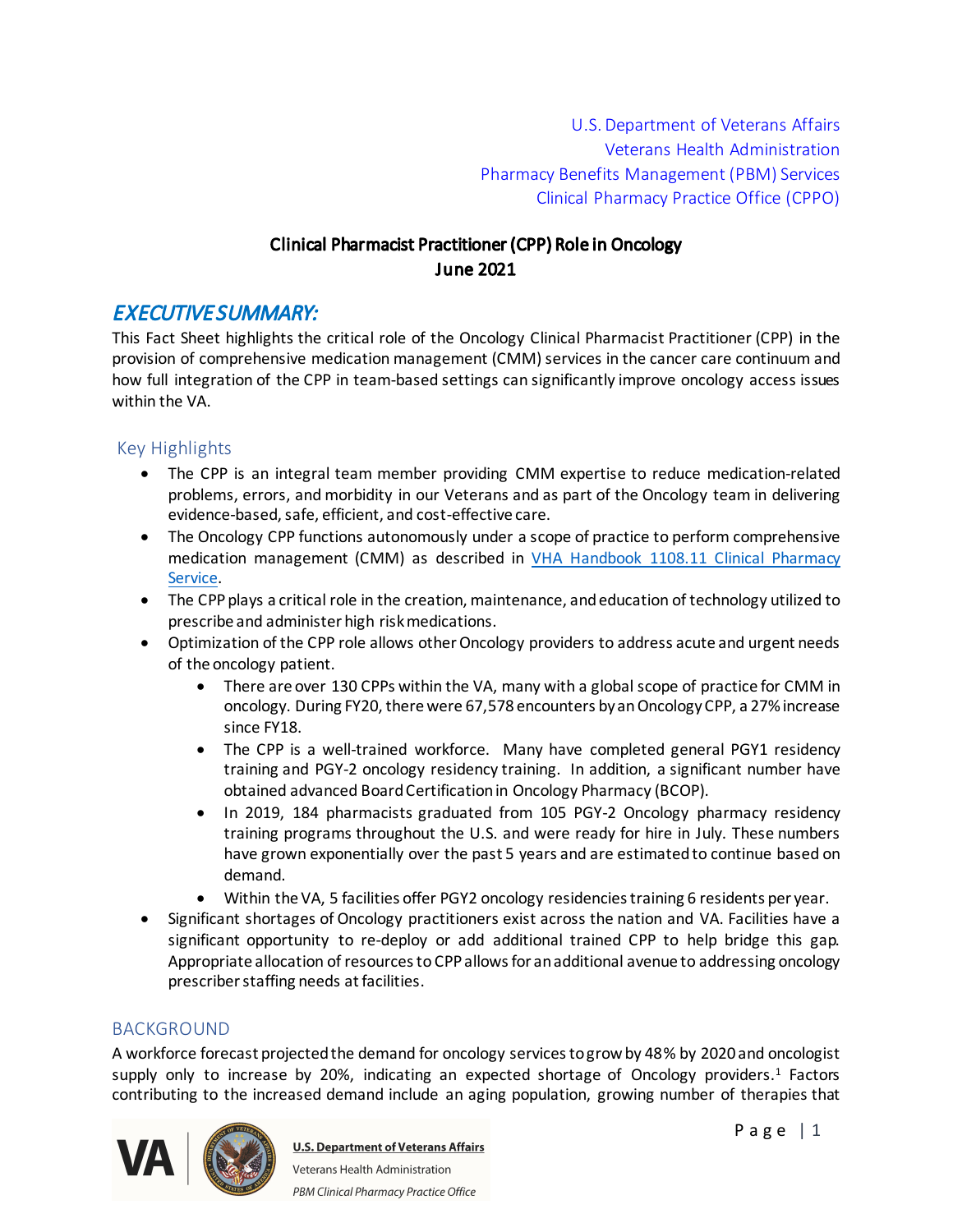extend life, increasing complexity of therapy requiring more frequent monitoring and visits, and growing cancer survivor rate which contributes to overall prevalence of cancer.<sup>1</sup> CPPs are highly qualified advanced practice providers that can be instrumental in addressing the workforce shortage, issues arising from the growing demand for oncology services, and increasing access for oncological care for the Veteran population. 2-4 CPPshare diverse roles in cancer therapy management, including outpatient and inpatient medication management, sterile compounding of anticancer treatments, formulary management including prior authorization adjudication of specialty medications for risk mitigation when appropriate, investigational drug services, and informatics.<sup>2-6</sup> CPP are an integral part of the oncology team working to reduce medication-related problems, medication errors, and overall drug-related morbidity.<sup>5,7</sup> Oncology pharmacy services have been valued with high satisfaction from both patients and physicians.<sup>5,7,8</sup> The economic benefit of CPP interventions and process improvement projects in Oncology has also been shown in several studies.<sup>5,8</sup> Therefore, clinical pharmacy services undeniably improve the quality, safety, and access to care for patients with cancer.

At the VA, CPP are advanced practice providers that have specialized training and practice under a scope of practice approved by the executive committee of the medical center.<sup>3</sup> This allows the CPP to practice CMM in different settings and can be utilized as a way to bridge gaps in oncology care. The CPP has expertise and specialized training in antineoplastic agent selection, management, monitoring, and preparation/handling/dispensing, which makes them a highly valued and necessary part of oncology care in a variety of practice settings.

# ROLE OF THE ONCOLOGY CLINICAL PHARMACY SPECIALIST

The CPP serves in a variety of key roles to improve patient-centered care and oncology medication outcomes by supporting the needs of the oncology team, patients and caregivers.

The CPP is an integral part of the oncology team, advocating for the patient to assure safe medication practices are delivered. The Oncology CPPfocuses on cancer therapy education, toxicity monitoring, and supportive care management. Often the CPP functions independently under a scope of practice which includes medication prescriptive authority as well as core elements outlined in  $VHA$  Handbook 1108.11, [Clinical Pharmacy Services](https://www.va.gov/vhapublications/ViewPublication.asp?pub_ID=3120) . These examples should be considered when developing roles for Oncology CPP at your facility, based on facility needs and priorities.

The main role of the CPP is in the provision of oncology comprehensive medication management(CMM). These activities focus on treatment appropriateness, effectiveness, safety, cost awareness, and adherence to treatments for oncology but also management of adverse events, and concomitant disease states. The monitoring and evaluation of oral anticancer therapies has been identified as a potential area of impact by the CPP. Within their scope of practice, most CPPs order lab monitoring as needed. The CPP can identify toxicities early, thereby preventing the dispensing of expensive medication when it may require dose adjustment or discontinuation. The CPP ensures the patient receives appropriate supportive care, lab monitoring, and follow up to optimize each anticancer therapy by working collaboratively with the Oncology provider. Additionally, the CPP would seek consultation with the oncologist or appropriate provider for advanced patient care management beyond the CPPscope of practice.

The Oncology CPPis an advance practice provider who is a highly trained medication management expert, providing CMM services, in accordance with their individualized scope of practice with prescriptive authority as outlined in the [VHA Handbook 1108.11](http://vaww.va.gov/vhapublications/ViewPublication.asp?pub_ID=3120), Clinical Pharmacy Services. CMM services include oncology treatments and supportive care medications, as well oral or intravenous anticancer therapies,



**U.S. Department of Veterans Affairs** Veterans Health Administration PBM Clinical Pharmacy Practice Office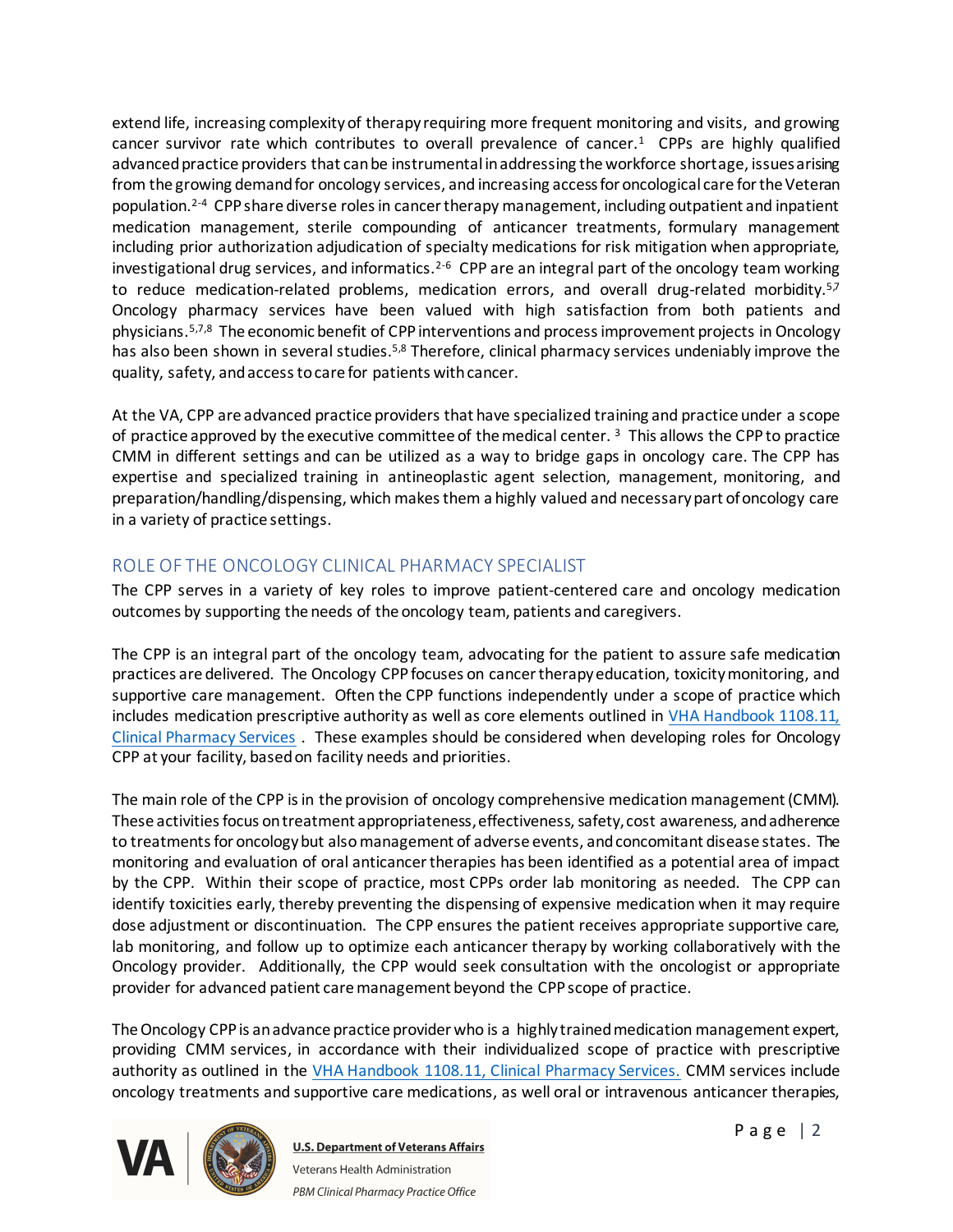depending on facility needs. This may also include renewals at same dose and dose adjustments. However, due to guidelines for safe ordering/administration of anticancer therapies, the CPPoften serves as one "check" in the system of multiple "checks" of chemotherapy ordering, therefore, may not be the primary prescriber.

In many circumstances, the CPPworks collaboratively with the oncology provider by providing therapeutic recommendations for safe and effective anticancer therapy for individual Veterans. The CPP may take into account performance status, organ function, previous anticancer therapies, cost/formulary status, genetic testing, and evaluation of available literature when making recommendations. The CPP serves as a resource for all members of the oncology team on evidence-based pharmacological treatment options.

The CPP is often heavily involved in developing and maintaining essential anticancer therapy ordering systems, whether electronic health record (EHR) based, paper based, or secondary computerized order entry system (e.g., Vista Chemotherapy Manager). The specialized knowledge in complex anticancer therapy regimens as well as knowledge in safe ordering practices, make the involvement of the CPP in this area essential.

Comprehensive Medication Management functions:

- · Assess and develop selection of evidence-based and therapeutically appropriate anticancer therapies based on Veteran diagnosis, performance status, organ function, disease staging and pertinent pharmacogenomic status
- · Develop and implement evidence based anticancer order set to standardize therapy approaches to ensure safety, efficacy and completeness of anticancer treatment protocols. Assess, select and initiate primary and secondary supportive care elements for inclusion in anticancer order sets based on anticancer protocol risk
	- $\circ$  Primary supportive care therapies for anticancer treatment include but are not limited to addition of growth factor support based on regimen risk of febrile neutropenia, infection prophylaxis, prevention and treatment of chemotherapy induced nausea/vomiting, diarrhea/constipation, anticipated skin toxicities, therapy induced electrolyte imbalances, risk of hypersensitivity reactions, drug interactions, thrombosis prevention, etc.
- · Assess, monitor and manage anticancer therapy adverse drug reactions or toxicities including but not limited to hypersensitivity reactions, refractory nausea/vomiting, therapy induced cytopenias (including neutropenia and anemia), infection, QT prolongation, immune-mediated toxicities, organ dysfunction, diarrhea/constipation, dermatologic reactions, fatigue, nutritional deficiencies, and drug interactions
- · Initiate, monitor, modify and discontinue medications as part of management of clinical effectiveness and toxicity
- · Review primary literature resources and appropriate guidelines (e.g., NCCN, ASCO) when evaluating, recommending or implementing anticancer therapy and supportive care
- · Recommend and perform targeted lab monitoring as clinically indicated
- · Serve as a SME to provide input on issues related to VA formulary, Clinical Pathway and guideline concordance
- · Provide patient education for oral and intravenous anticancer therapies
- · Increase access to clinical services by providing comprehensive medication management to Veterans receiving oral anticancer therapies via multiple modalities (e.g., Face to Face appointments, telephone, VVC)

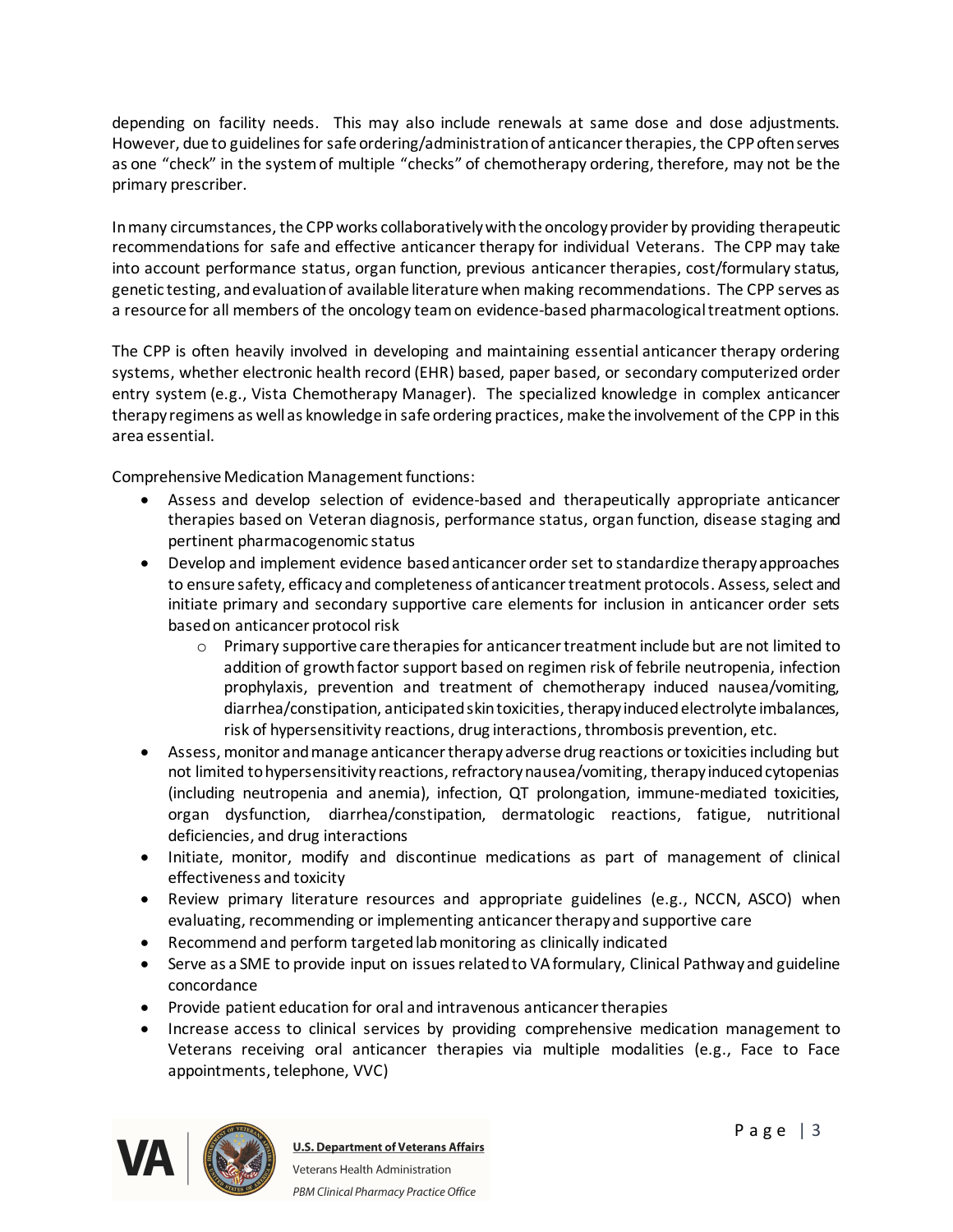- · Provide education as the medication expert to assist with clinical training programs including medical residents, pharmacy residents and interns, hematology/oncology fellows as well as interprofessional education of other Oncology team members
- · Serve as a SME to oncology informatics as needed, including VCM, BCMA, CPRS.
- · Facilitate timely and judicious procurement of anticancer therapies
- · Monitor and assist with necessary therapy changes during times of critical drug or supply shortages
- · Provide consultation as needed for anticancer compounding with regards to USP Chapters <795>, <797> and <800> compliance, [VHA Directive 1108.12, Management and Monitoring of](https://www.va.gov/vhapublications/ViewPublication.asp?pub_ID=8151)  [Pharmaceutical Compounded Sterile Preparations](https://www.va.gov/vhapublications/ViewPublication.asp?pub_ID=8151), The Joint Commission accreditation, FDA requirements and NIOSH requirements.

## CURRENT ASSESSMENT OF CLINICAL PHARMACY ONCOLOGY PRACTICE

Nationwide, there are currently 4,775 CPP with a scope of practice caring for Veterans in both inpatient and outpatient settings. Among those, over 130 are dedicated in the Oncology/Hematology area. Of the CPPs identified many have a scope of practice at their practice site, have completed PGY-1 and PGY-2 training. In addition, a significant number have successfully obtained advanced board certification recognized as BCOP. Many of these CPPs are also dedicated to training future CPPs in this specialty area. Within the VA Health Care System there are five VA's with a PGY2 Hematology/Oncology residency, which graduate six PGY2 Hematology/Oncology residents annually.

In November 2019, an electronic survey was distributed to members of the CPPO Subject Matter Expert (SME) Oncology workgroup representing 18 VA facilities. Results were collected and evaluated from 16 facilities. On average, 1.74 full time employee (FTE) pharmacists are assigned to Oncology/Hematology per facility. Of those, an average of 1.38 FTEs are BCOP. The CPP is involved in several different areas including pharmacist oral chemotherapy clinic, ambulatory infusion clinics, inpatient Oncology/Hematology, and inpatient infusions for non-Hematology/Oncology patients. Majority of the sites do not have clinical Oncology/Hematology pharmacy technician support.

In the outpatient setting, the CPPs are involved in prescribing oral and parenteral anti-neoplastic agents, supportive care management and controlled substance prescriptions. These may be accomplished through a variety or modalities including face-to-face visits, phone clinics, or VA Video Connect (VVC) follow ups. In the inpatient setting, the CPP is primarily involved as part of a consult service to provide care for Veterans receiving chemotherapy. Additionally, in some facilities, the CPP provides continual inpatient coverage. Scopes of practice for outpatient or inpatient management often include ordering of basic labs, tumor markers, and imaging studies such as PET/CT and x-ray.

In FY20, there were 67,578 Oncology/Hematology patient care encounters. There has been a continued increase in Oncology/Hematology encounters over time as shown in Figure 1. From these encounters, a total of 141,009 interventions were made during FY20 (Figure 2). The most common types of interventions made during FY20 are described in Figure 3. Additionally, with updated information, it is noted that CPP encounters continue to increase through the 3<sup>rd</sup> quarter of FY2020 (Figure 4).

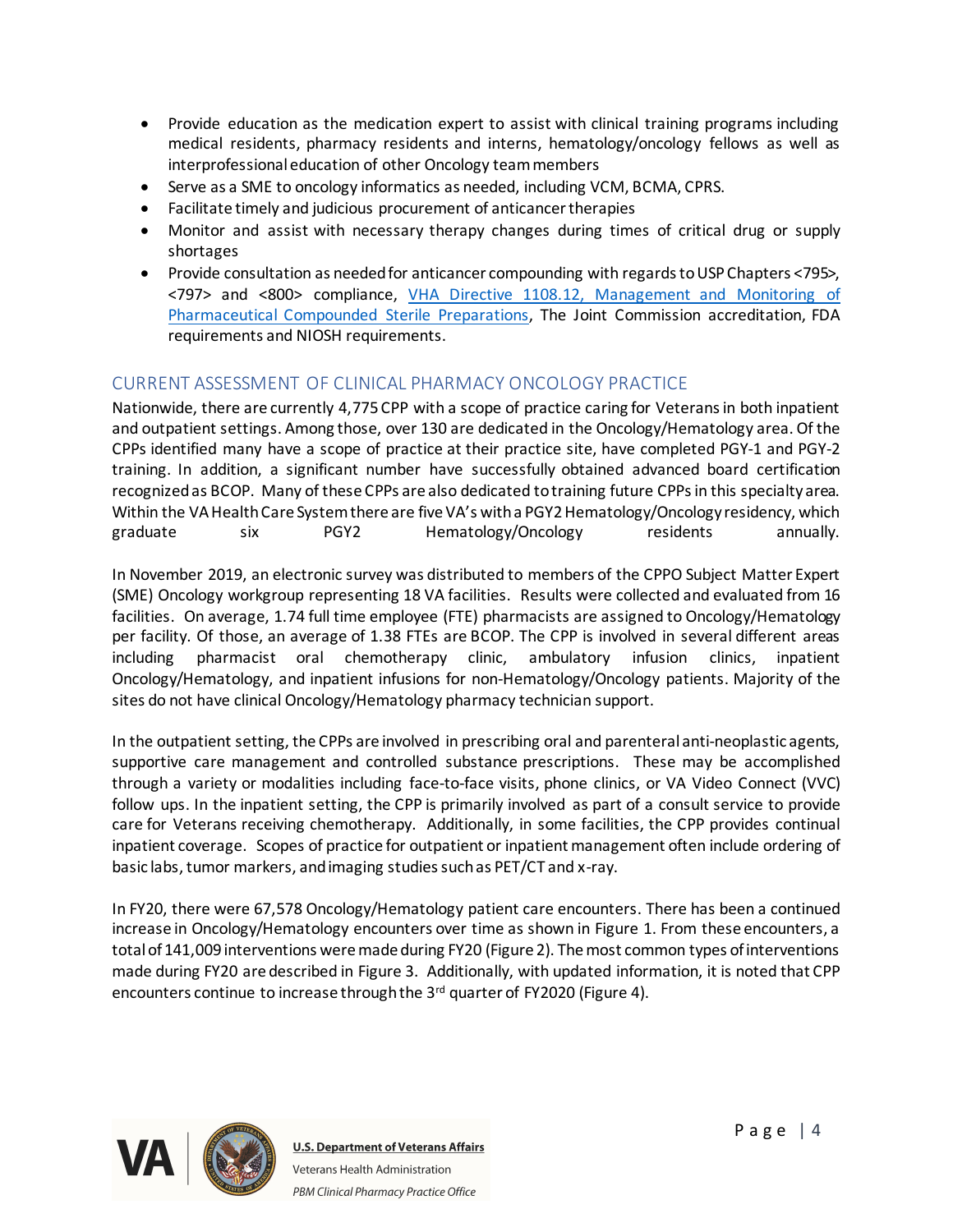

**Figure 1. Oncology/HematologyEncounters by a CPP for FY13-FY20**





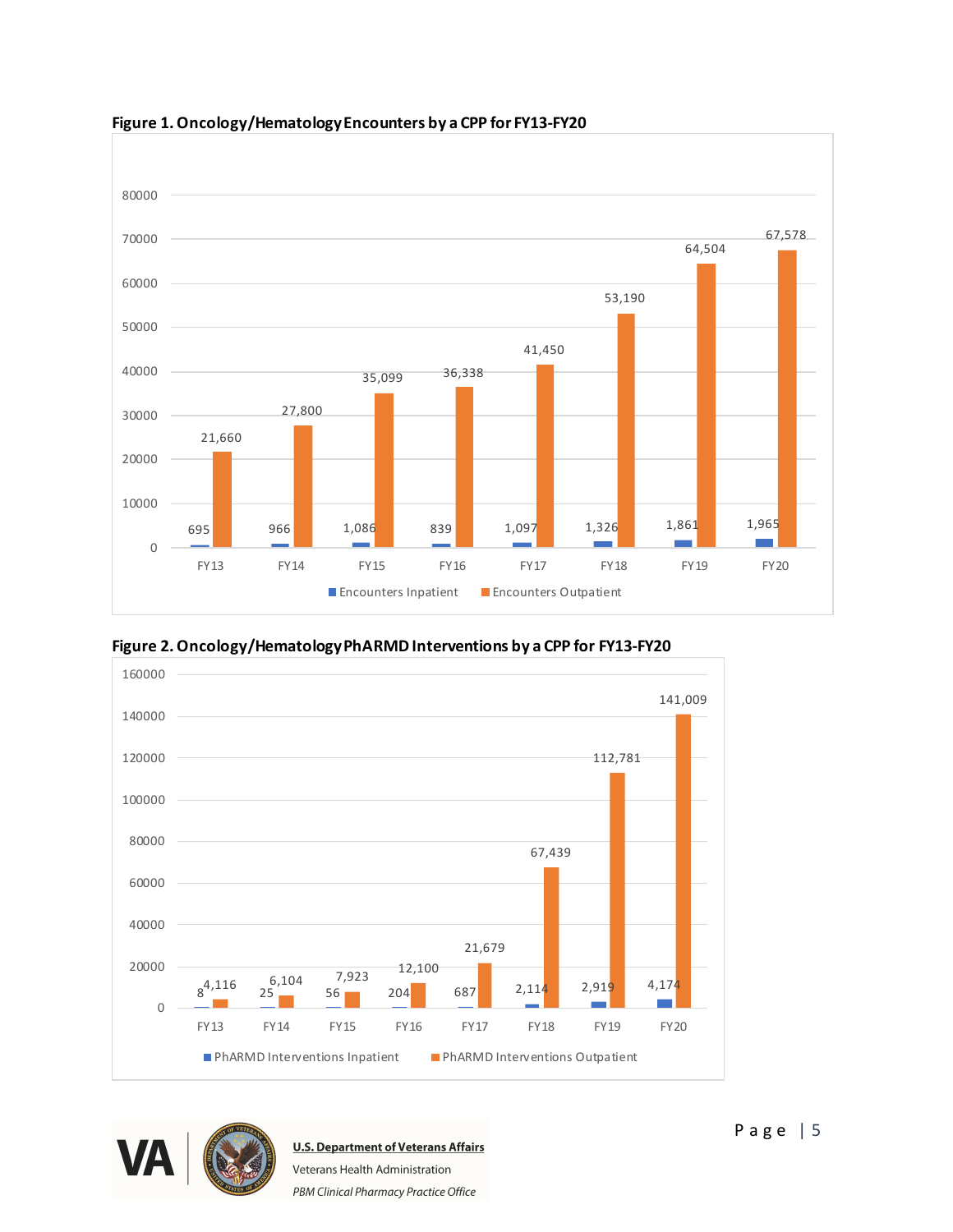

**Figure 3. Top 15 PhARMD Oncology/Hematology Interventions FY20**

**Figure 4: Oncology/Hematology practice area trends for all VA through FY20Q3**



In the future, the PBM CPPO Oncology SME workgroup describe several elements as keys to successful integration of the CPP into the oncology practice and strong practices.



**U.S. Department of Veterans Affairs** Veterans Health Administration PBM Clinical Pharmacy Practice Office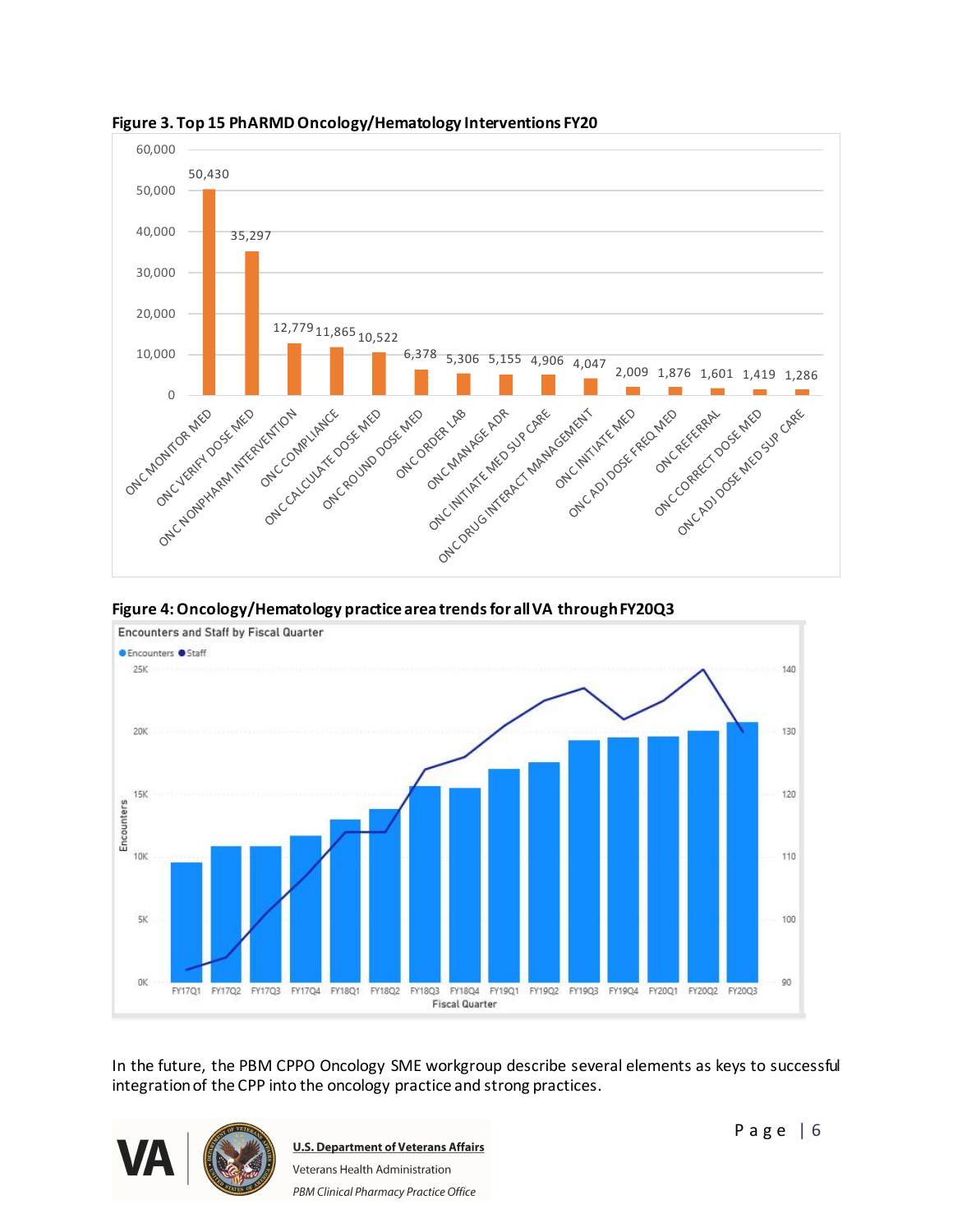#### **CONCLUSIONS**

There is evidence that CPP improves access, chemotherapy safety and cost effectiveness when properly utilized. A recent systematic review of the literature found the value of the CPP in 4 key areas including clinical care, patient education, informatics and cost savings.<sup>5</sup> Additionally, multiple publications have demonstrated improvements in oral chemotherapy adherence, safety and even clinical outcomes with CPP involvement and/or CPP run oral chemotherapy clinics.<sup>7,9-13</sup> Given the anticipated shortage of oncology providers in the coming years, the CPP is a highly qualified provider that may be instrumental in addressing the workforce shortage and increasing access for the Veteran population. Given the needs of the facility, the CPP may be involved with oral chemotherapy management, outpatient and inpatient infusion chemotherapy management, sterile compounding of anticancer therapies, formulary management, drug information and informatics as well as investigational drug services. In FY20, there were 67,578 Oncology/Hematology patient care encounters with over 141,000 interventions made by CPP. The trends show that the number of encounters is continuing to escalate allowing improved access to care for Veterans with cancer. Additionally, the specialized training and knowledge of the CPP in complex anticancer therapy regimens as well as knowledge in safe ordering and handling makes their involvement essential in these areas to maintain safety. The CPP is an essential member of the Oncology/Hematology team with the ability to improve safety, expand access, and improve cost effectiveness when utilized appropriately.

#### **REFERENCES**

- 1. Association of American Medical Colleges Center for Workforce Studies: Forecasting the Supply of and Demand for Oncologists: A Report to the American Society of Clinical Oncology (ASCO) From the AAMC Center for Workforce Studies. March 2007. Accessed December 20, 2019.
- 2. Ignoffo R, Knapp K, Barnett M, Barbour SY, D'Amato S, et al. Board-Certified Oncology Pharmacists: Their Potential Contribution to Reducing a Shortfall in Oncology Patient Visits. *J Oncol Pract.* 2016; 12:4, e359-368.
- 3. Sessions JK, Valgus J, Barbour SY, Iacovelli L. Role of Oncology Clinical Pharmacists in Light of the Oncology Workforce Study. *J Oncol Pract*. 2010; 6:5, 270-272.
- 4. Vulaj V, Hough S, Bedard L, Farris K, Mackler E. Oncology Pharmacist Opportunities: Closing the Gap in Quality Care. *J Oncol Pract.*2018; 14:6,e403-e411.
- 5. Segal EM, Bates J, Fleszar SL, Holle LM, Kennerly-Shah J, Rockey M, Jeffers K. Demonstrating the value of the oncology pharmacist within the healthcare team. J Oncol Pharm Practice. 2019; 25:8, 1945- 1967.
- 6. Hematology/Oncology Pharmacy Association. Further Defining the Scope of Hematology/Oncology Pharmacy Practice. 2019. Available at: http://www.hoparx.org/images/hopa/resourcelibrary/guidelines-standards/HOPA18\_Scope-2\_Web2.pdf. Accessed December 20, 2019.
- 7. Muluneh B, Schneider M, Faso A, Amerine L, Daniels R, Crisp B, Valgus J, Savage S. Improved Adherence Rates and Clinical Outcomes of an Integrated, Closed-Loop, Pharmacist-Led Oral Chemotherapy Management Program. *J Oncol Pract*. 2018; 14:6, e324-e334.
- 8. Gatwood J, Gatwood K, Gabre E, Alexander M. Impact of clinical pharmacists in outpatient oncology practices: A review. *Am J Health Syst Pharm*. 2017; 71:19, 1549-1557.
- 9. Battis B, Clifford L, Huq M, Pejoro E, Mamabourg S. The impacts of a pharmacist-managed outpatient clinic and chemotherapy directed electronic order sets for monitoring oral chemotherapy. *J Oncol Pham Pract*. 2017; 23, 582-590.